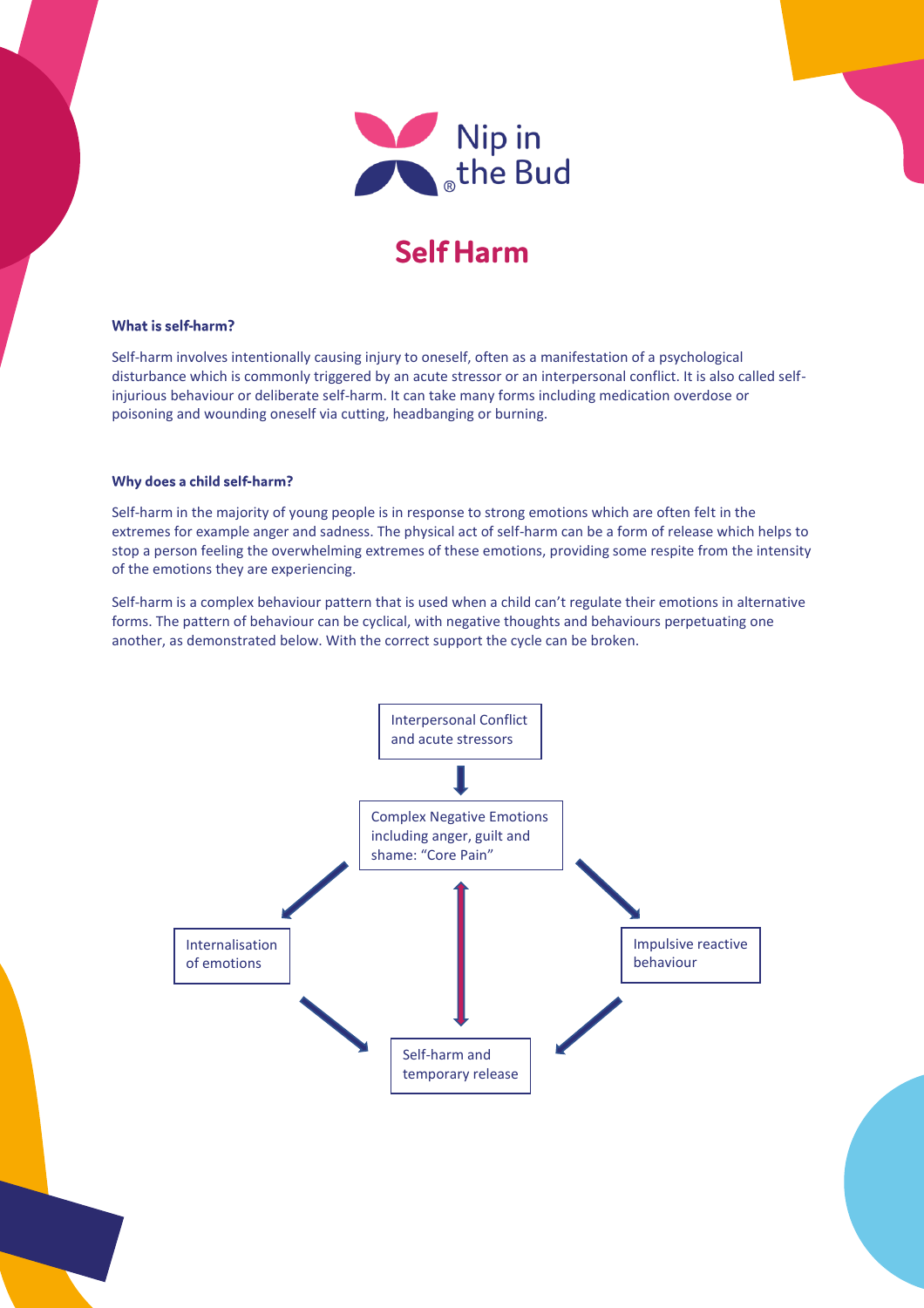## How common is self-harm?

Current data is likely to underestimate the community rates of self-harm but despite this, the prevalence of self-harm in children and adolescents has increased significantly in recent years. Data from the office for National Statistics shows that over the past two decades, rates of non-suicidal self-harm have increased across the whole population with some studies reporting that the rates of self-harm amongst younger children may have doubled in the past six years (between 2013 and 2020).

# When should you refer to a specialist?

The way in which an individual self-harms can be stereotypical, following a specific pattern of behaviour but it can also evolve becoming more severe over time. It is important that specialist help is sought at the earliest opportunity as early intervention is key to prevent perpetuation and progression of the self-harming behaviour as well as aiming to resolve any other underlying social, psychological or interpersonal difficulties the child might be experiencing.

## Who should you refer to?

The GP or the Special Educational Needs Co-ordinator (SENCO) or school nurse. If there are acute concerns regarding a child's safety or wellbeing, it is recommended that a child attends the emergency department and receives specialist assessment from the child and adolescent mental health team in the hospital.

### What options are available to manage self-harm?

There are a number of treatment options available which include at the core helping a child emotionally regulate in a more controlled manner. This can involve psychoeducation, talking therapy, identification of unhelpful thought patterns or stressors and in some cases identification and treatment of an underlying mental illness which may require further treatment with medication or alternative psychological interventions and social support.

Practical support strategies can help to prevent an individual acting on an impulse to self-harm acutely and these include:

| <b>Distraction</b>               | This can be personalised to the child; they might like to paint or draw or<br>perhaps they might want to relax with a bath or a favourite film.                                                                    |
|----------------------------------|--------------------------------------------------------------------------------------------------------------------------------------------------------------------------------------------------------------------|
| <b>Exercise</b>                  | Going for a walk in the playground or engaging in sports<br>activities.number of women needing emergency accommodation.                                                                                            |
| <b>Speak with others</b>         | A child might find it helpful to talk to someone they trust about the way<br>they are feeling, perhaps a teacher or a parent.                                                                                      |
| <b>Spend time with</b><br>others | If a child does not want to talk with a trusted person, spending time with<br>someone can be helpful.                                                                                                              |
| Write in a journal               | Some children might find it helpful to write their feelings down in a<br>journal and might find this easier than talking to someone especially if<br>they have difficulty expressing their emotions.               |
| <b>Controlled breathing</b>      | Sometimes focusing on the pattern and rate of breathing can help to<br>distract from intense emotions. Try helping the child to breath in a slow<br>and controlled manner with limited environmental distractions. |